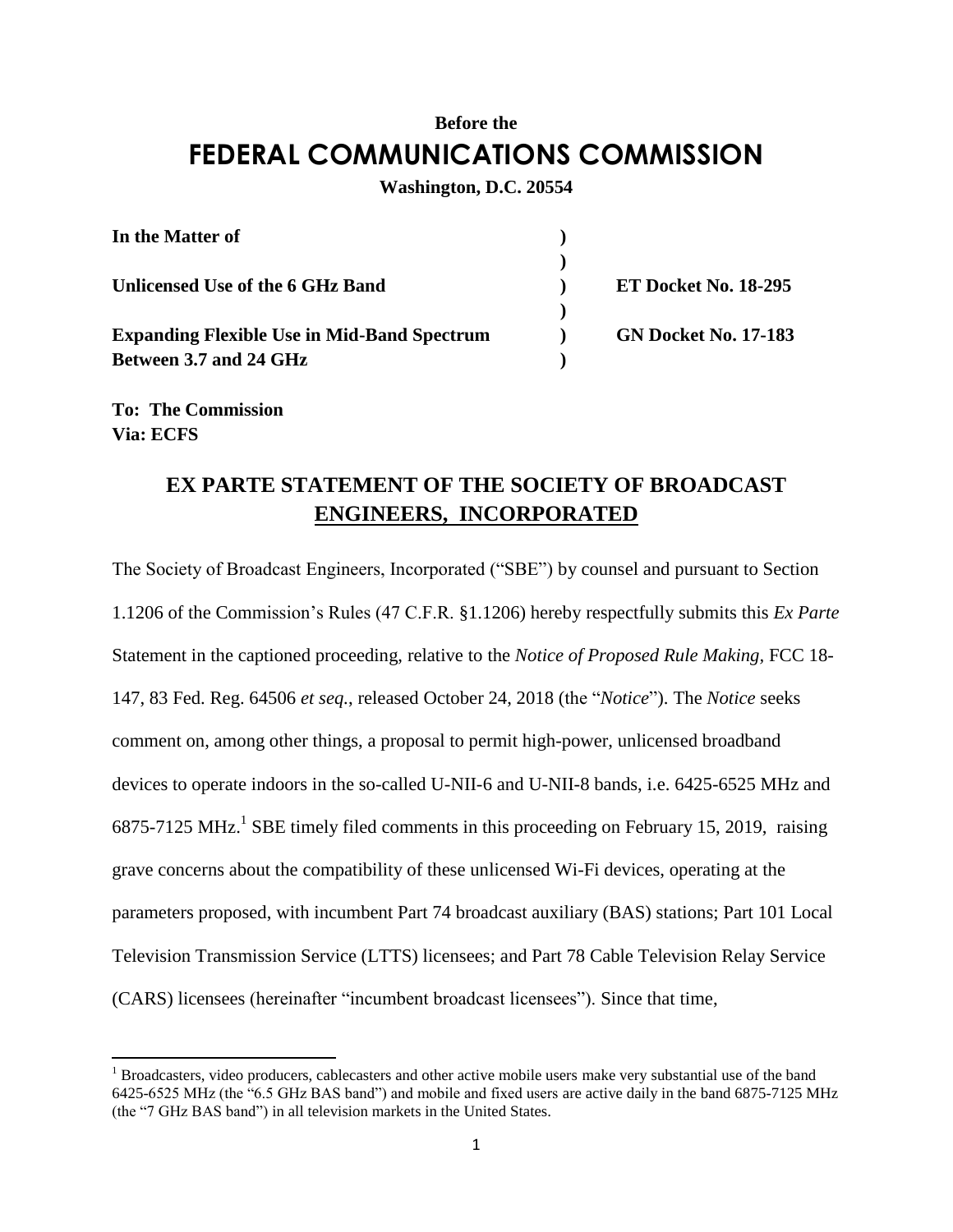counterproposals to the Commission's *Notice* have been filed by commercial broadband carriers who suggest reallocation of one or both of the U-NII-6 and U-NII-8 bands for auction to commercial broadband providers. There are also numerous *ex parte* submissions by those supportive of the proposal to allow high-power Wi-Fi in these two bands, and in the entirety of the band under study, 5925-7125 MHz. SBE would note the practical and technical difficulties in making the bands 6425-6525 MHz and 6875-7125 MHz, or either of them, available for unlicensed, high-power Wi-Fi without automatic frequency control and meaningful, enforceable technical limitations on these devices, and the logistical and practical difficulties in relocating displaced broadcast auxiliary facilities, should the Commission consider the counterproposals in this proceeding of the commercial broadband providers.

1. In its Comments in this proceeding, SBE argued that the Commission does not have sufficient information about the potential aggregate effect of the proposed, unlicensed broadband devices on the incumbent users in the U-NII-6 and U-NII-8 bands and that the interference potential should be firmly determined by compatibility studies in advance of any decision in this proceeding. The risk of preclusive interference to ongoing video production and broadcast electronic news gathering in those bands is far too high to proceed without some definitive studies. The 6.5 GHz BAS band is very heavily used by broadcasters on a mobile basis, daily, in virtually *all broadcast markets* for electronic news gathering, and for various aspects of event video production. It is used for a number of other purposes, including portable camera relays to "jumbotron" screens for major sporting events at stadiums and arenas, and at musical concerts at large venues, indoors and outdoors. It is used for video relay to production trucks at news events and sporting events such as televised sailing regattas, and it is also used for multi-hop mobile relay of video signals from the location of newsworthy events to either a satellite news truck, a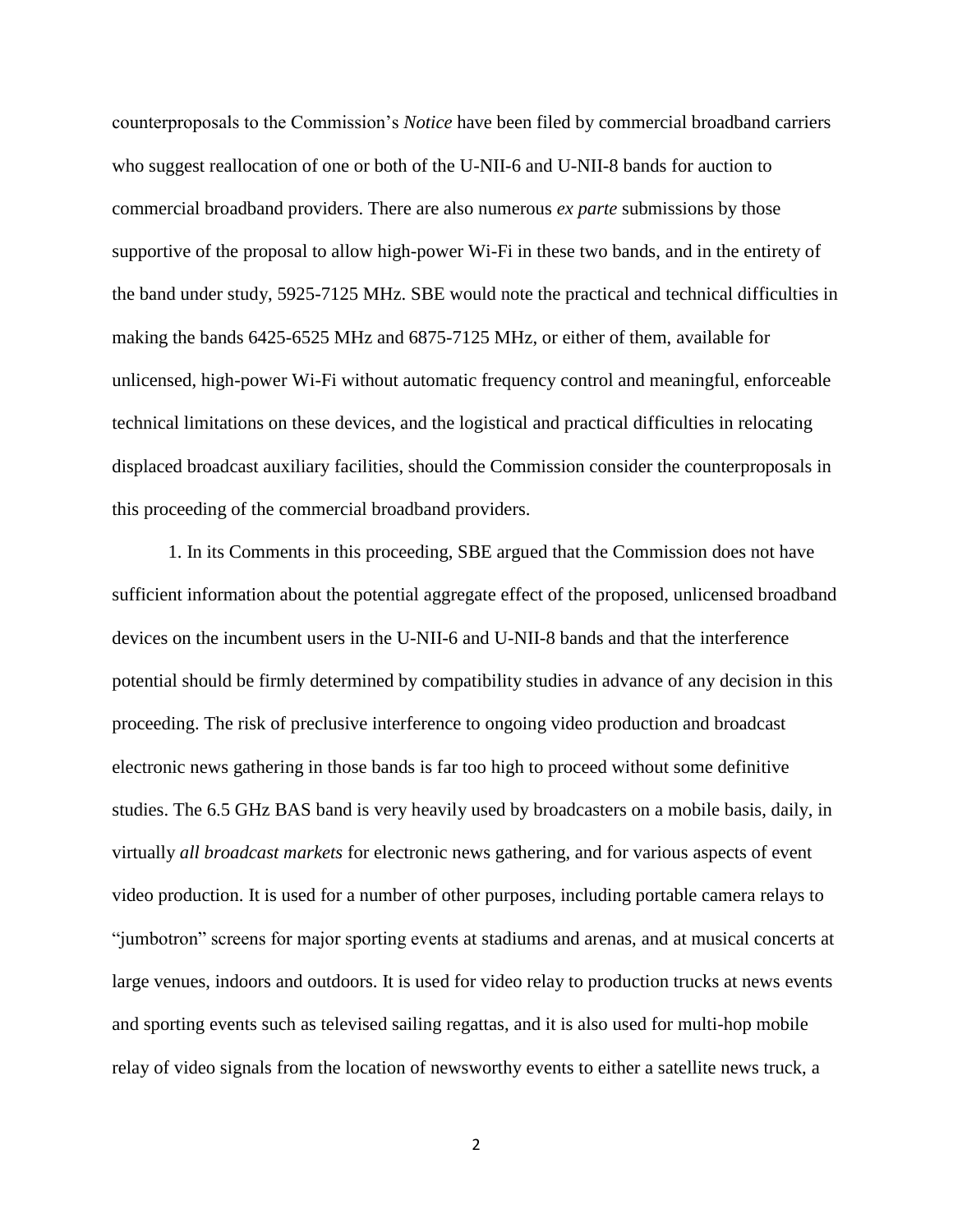fixed receive site or a temporary relay site. The use of this band is unpredictable due to the location of breaking news events and the paths, and path lengths, vary hourly. It is exceptionally difficult to coordinate use of this band with other terrestrial uses (though SBE's private-sector frequency coordination program has been most successful in maximizing efficient uses of both bands through time-domain sharing and an established home channel plan in most markets). BAS, CARS and LTTS use of this band is not limited to metropolitan areas. It is used for terrestrial video relay from remote, rural locations for electronic news gathering. There are also aeronautical mobile applications in connection with electronic newsgathering or video production operations from helicopters, but the primary use of the band is for terrestrial video relay from mobile RF cameras. There are additional terrestrial uses of the band, including as noted above video relay to video screens at large event venues, short-range video relay for video production at automobile racing, sailboat racing, political conventions and golf events, to name just a few. The National Football League and the NFL Network use the band for an in-stadium, low-power, player tracking system at all stadiums as a component of its video production operations during all televised games. These production venues are in urban, suburban, exurban and rural markets and there is no predictable pattern for geographic area of BAS, CARS or LTTS deployment, indoors or outdoors. Nor can the ENG uses of the band be planned in advance. And the locations of receive sites, some of which are indoors, and some being temporary, are entirely unpredictable and itinerant. They cannot be sensed by an unlicensed mobile device before that device transmits.

2. With respect to the 7 GHz BAS band, fixed and mobile BAS, LTTS and CARS stations are in active daily use in virtually *all* television markets, and the band is used for both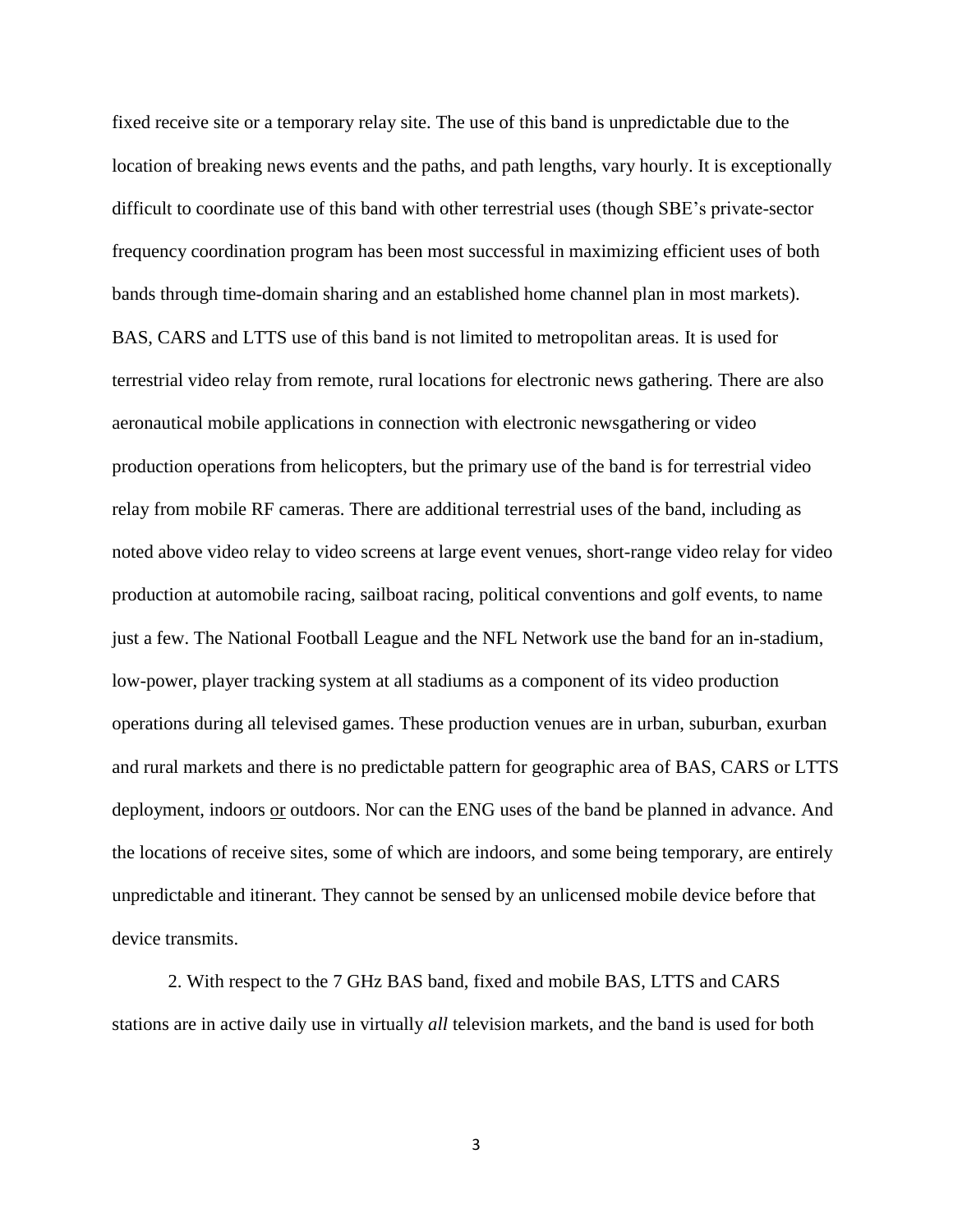fixed and mobile applications, at indoor and outdoor venues.<sup>2</sup> BAS licensees actively and intensively use the 7 GHz bands in all markets. That band is used for fixed BAS purposes, which is functionally similar to fixed, point-to-point OFS stations, but it is also still used extensively for mobile, TV pickup operation for ENG by grandfathered mobile licensees, in lieu of the terribly overcrowded 2025-2110 MHz  $("2 GHz")^3$  band and the 2450-2483.5 MHz  $("2.5 GHz")$  band. Both 2 GHz and 2.5 GHz are used for longer path length BAS TV-pickup type operations, but the 2.5 GHz band is not usable in many markets due to interference from Part 15 high-power unlicensed devices and Part 18 ISM devices.<sup>4</sup> The 2 GHz band is severely overcrowded in most markets, and the migration into that band of Department of Defense applications, both terrestrial and aeronautical mobile, has resulted, over time, in a migration upward by broadcast mobile operations to the 6.5 and 7 GHz bands. There is at 7 GHz both mobile and temporary fixed TV pickup operation and there are fixed, temporary relay stations in use for events and electronic news gathering (ENG) operations. BAS fixed facilities and receive sites for temporary fixed facilities are so designated in the Commission's database, but temporary receive sites do not

l

 $2$  These applications include television pickup, television studio-to-transmitter links, television relay stations, and CARS stations.

<sup>&</sup>lt;sup>3</sup> Now, the overcrowded 2 GHz band is increasingly shared on a co-channel basis with certain facilities of the Department of Defense, putting even more pressure on and an upward migration of broadcast ENG operations to the 6.5 and 7 GHz BAS bands. See, the *Report and Order* in ET Docket No. 13-185, released March 31, 2014 (FCC 14- 31, 29 FCC Rcd. 4610). That Report and Order added primary Federal fixed and mobile service allocations to the 2025-2110 MHz band; limited Federal use of the allocation to military use; specified coordination requirements for such operations in accordance with a Memorandum of Understanding between Federal and non-Federal fixed and mobile operations; and provided interference protection and priority to the specified non-Federal fixed and mobile operations in the band. It also added footnote US92. The purpose of this allocation was to accommodate the auction of the AWS-3 band at 1755 - 1780 MHz.

<sup>&</sup>lt;sup>4</sup> There are numerous incumbent services in the 2450-2500 MHz band. These services include Part 74 Broadcast Auxiliary Service (BAS); Parts 90 and 101 fixed and mobile service stations (2450-2483.5 MHz), including Local Television Transmission Service which operates ubiquitously from temporary fixed locations; MSS stations (2483.5 2500 MHz for satellite-to-user downlinks); Part 27 Broadband Radio Service ( 2496-2500 MHz); and grandfathered Part 74 BAS and Parts 90 and 101 fixed and mobile stations (2483.5 -2500 MHz) In addition, Part 18 of the Commission's rules authorizes unlicensed industrial, scientific, and medical (ISM) devices to operate in the 2400- 2500 MHz band. Finally, Part 15 devices operate up to 2483.5 MHz. Noteworthy among these are Bluetooth devices which operate between 2400 and 2480 MHz. There is also a plethora of Federal government assignments in the band 2450-2495 MHz. It is very difficult to use the 2.5 GHz BAS band for video production or ENG due to the exceptionally high noise levels in the band due to Part 15 and Part 18 emitters in all but the most rural areas.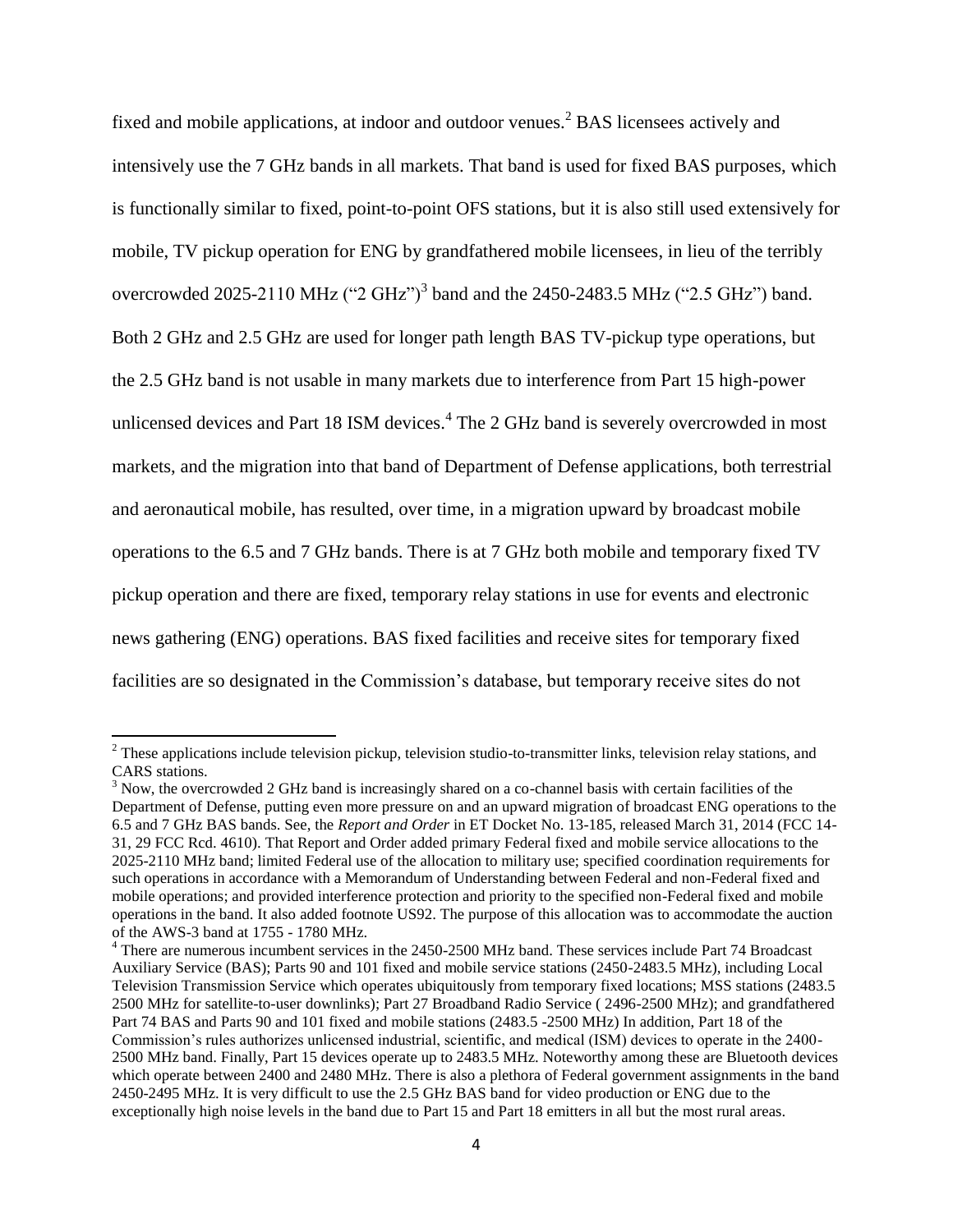appear at all. Only relatively recently has the Commission (at SBE's request) reconfigured its ULS database to allow the registration by BAS licensees of fixed receive sites for TV pickup stations. While these receive sites can now be registered in the database, not all broadcast licensees have completed such registration. That process is ongoing. Therefore, any assumptions that the Commission may have made about the relative occupancy of the 7 GHz band -- in reliance on the ULS database -- are based on inaccurate data. Furthermore, temporary fixed receive sites near news events or any large-scale televised event for relay to fixed receive sites are not going to be found anywhere except in the SBE market coordinator's database, which is updated in real time. Those receive sites would be invisible to mobile broadband devices. They are also invisible to the Commission. The *Notice* in this proceeding states, at paragraph 74, that only 2% of the BAS operation at 7 GHz is mobile. *That is an assumption that is contrary to SBE's experience in coordinating Part 74, 76 and 101 facilities in this band*. There is an exceptionally large amount of mobile operation that is done regularly pursuant to Section 74.24 of the Commission's Rules, which permits temporary, short-term BAS operation precisely to accommodate ENG operation; and also to permit changes in BAS facilities which need to be implemented immediately. In large markets, the band is several licensees deep on each channel at 7 GHz for real-time ENG operations due to overcrowding of the 2 GHz and 2.5 GHz bands. While the 7 GHz BAS band is now limited (as far as new applicants go) to fixed, point-to-point operation, there are large numbers of incumbent mobile licensees, especially broadcast networks and video production entities who were licensed for mobile operation and who are able to, and do, use the band for mobile ENG and mobile and temporary fixed operation. Since there is not a limit on the number of transmitters that can be deployed through one licensee entity, the number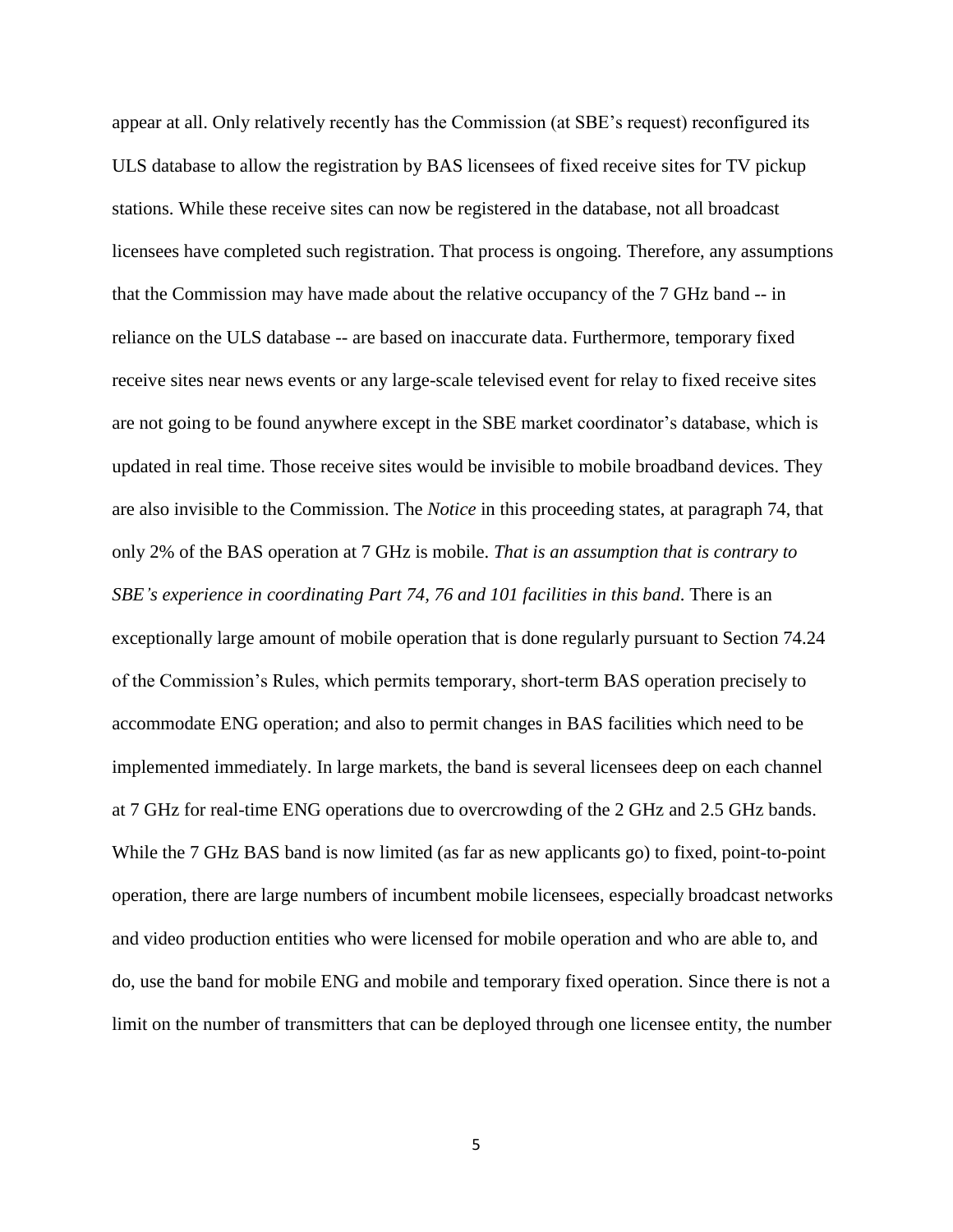of active transmitters in this band exponentially exceeds the number of issued and outstanding licenses.

3. In both the 6.5 and 7 GHz bands and in the entirety of 5.925-7.125 GHz, there are Ultra-Wideband (UWB) devices operating pursuant to Part 15, Subpart F. These devices, authorized principally by Section 15.250, include UWB wireless microphones in use for video and audio production by broadcasters. The Commission has made inadequate provision for narrower-bandwidth wireless microphones after the auction of the 700 and 600 MHz bands and the resultant TV band repacking in the 470-608 MHz band. One solution for broadcast-quality wireless microphones is the use of UWB devices operating in the U-NII bands. Overlay of wireless broadband devices in the segment will doubtless interfere with these products and reduce their reliability for broadcast use, though UWB devices will not interfere with the RLAN Wi-Fi devices proposed.

4. SBE argued in its comments in this proceeding that there are numerous obstacles to the addition of unlicensed broadband devices in the 6.5 and 7 GHz bands: (1) The proposed power level is far too high for indoor applications. (2) There is a complete absence of any duty cycle limitation in the proposed rules. (3) There are insufficient out-of-band emission limits proposed. (4) There is no possibility that unlicensed broadband mobile devices can sense a temporary receive location in a stadium or other indoor location. (5) Nor is the proposed indoor application limitation for U-NII-6 and U-NII-8 devices enforceable at all. The bottom line with any unlicensed device is that if unauthorized deployment or unauthorized device configuration cannot be addressed prior to the point of sale, the rule is not enforceable at all *post hoc*. Finally, (5) the Notice in this proceeding assumes that there is no difference in interference potential to incumbent services from a single unlicensed broadband device in the band, and the aggregate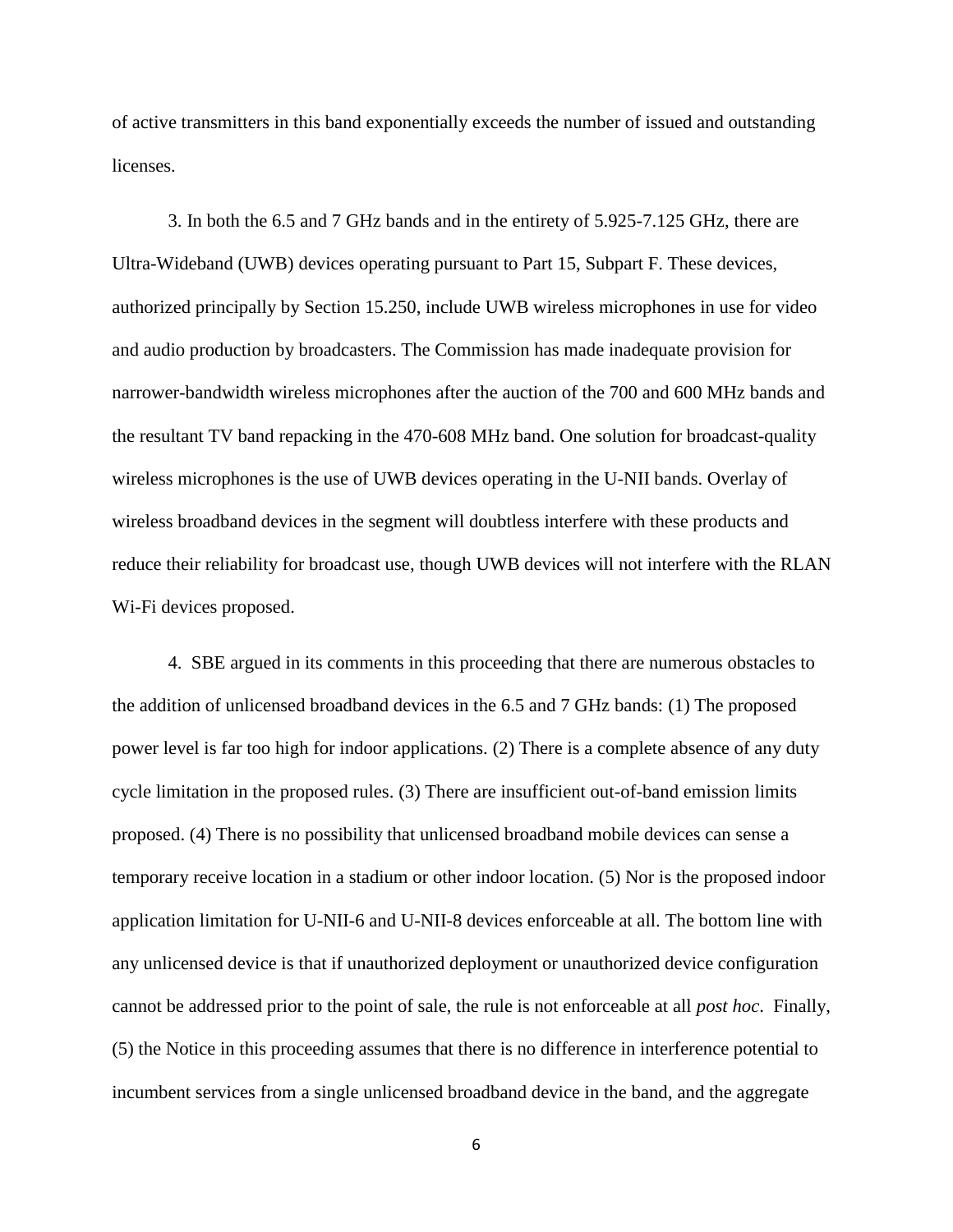interference potential from millions of these devices. The Commission has no idea at all what the RF noise floor is in the 5.925-7.125 GHz band, in *any* environment.

5. Just as the Commission proceeded cautiously initially in the authorization of UWB devices under Part 15, the Commission should proceed cautiously now in authorizing unlicensed mobile broadband devices in the 6 GHz band until compatibility studies are prepared and fairly evaluated; until experience is gained from limited testing; and until the interference potential is known. Otherwise, individually and in the aggregate, the devices may (and SBE believes that they will) negatively impact the overall electromagnetic noise environment in a band critical to broadcast ENG and video production throughout the United States.

6. Fortunately, a good start at interference studies has been commenced by the National Association of Broadcasters (NAB), having retained Alion Science and Technology, a wellrespected engineering firm, to ascertain and substantiate the likelihood and extent of potential interference to electronic news gathering systems from proposed 6 GHz RLAN transmitters. Alion's Radio Frequency (RF), Electromagnetic, and Spectrum Engineering Directorate (RESED) prepared its RESED-20-002 report in October of 2019. Alion performed EMI analyses for selected representative scenarios, including central ENG receive sites, ENG mobile truck locations, and an interior ENG receiver location. Each of these ENG deployments was assumed to be in the proximity of the proposed 6 GHz RLAN Wi-Fi transmitters. San Diego, CA, Washington, D.C., and Prince George's (P.G.) County, Maryland were chosen as representative sites. The indoor scenario consisted of an ENG receiver and RLAN Wi-Fi transmitters in the Chamber of the US House of Representatives (a typical deployment of RF cameras). The Alion analyses predicted harmful RLAN interference to each of the ENG system deployment use cases. The study concluded that such interference could potentially result in degradation *or complete*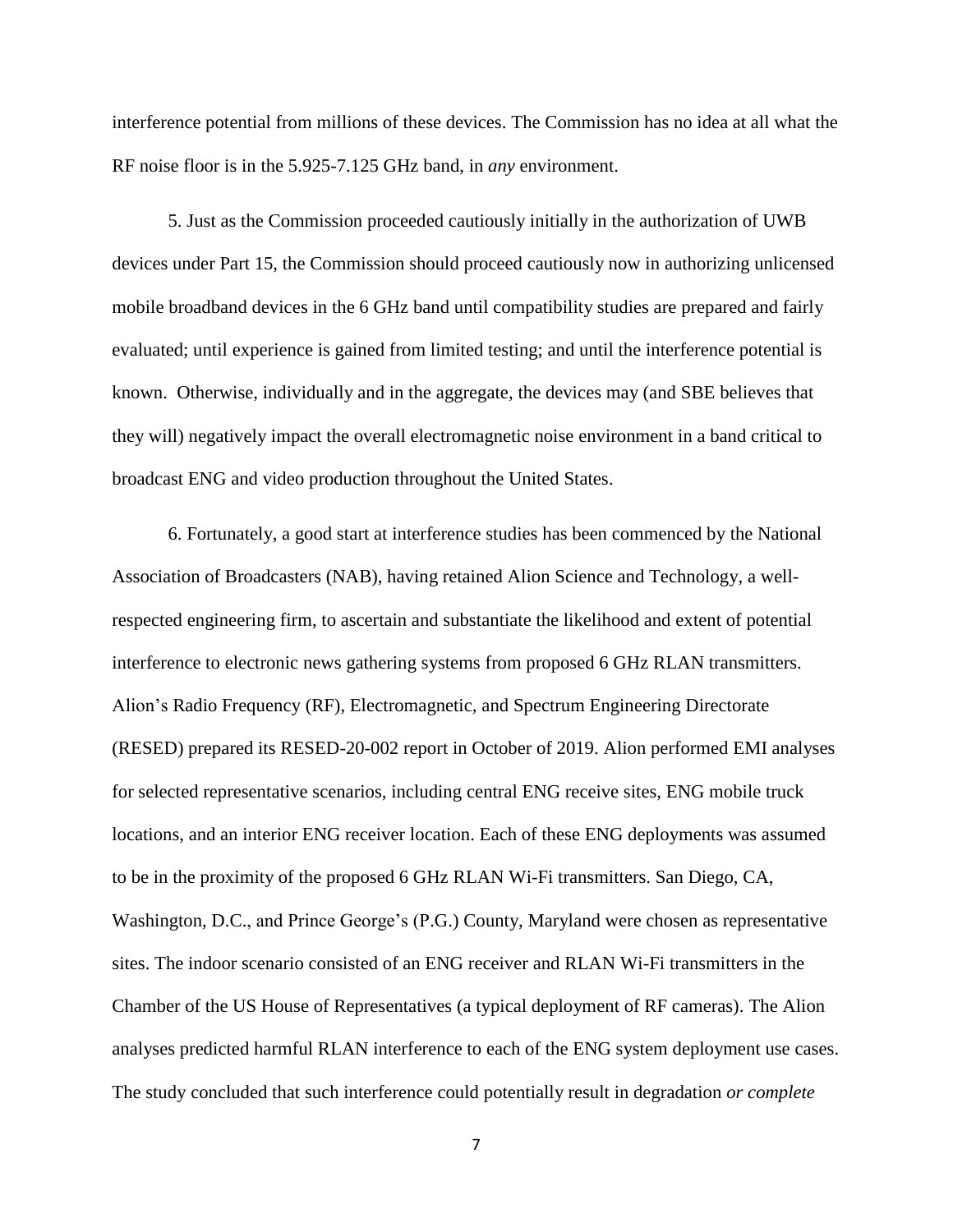*loss of ENG video signals*. For the ENG central receive sites near San Diego, CA and Washington, D.C. there were many cases of significant, continuous or near-continuous interference. This occurred most frequently for an RLAN activity factor of 10%, but also occurred for a low activity factor of 0.44%. The ENG central receive sites, given their typically high antenna heights, were line-of-sight (LOS) to many RLANs resulting in the high undesired signal levels as well as a high incidence of interference. Because mobile BAS operates at unpredictable locations (because all ENG and even many planned events require news coverage at unpredictable locations and times, and use unpredictable paths, indoors and outdoors) those BAS station receive sites will suffer interference from the mobile broadband facilities and there will be no good way to address it in real time.

7. For the ENG truck deployment cases investigated, the number of RLAN LOS links (and subsequently the probability of interference) was dependent upon the relationship between the RLAN antenna heights, the ENG antenna heights, and the heights of the surrounding buildings. Significant intermittent EMI was predicted for an activity factor of 10% and an ENG truck antenna height of 15 meters. Less interference was predicted for the low activity factor of 0.44% and lower ENG truck antenna height of 1.5 m, but even in these cases the interference threshold was still exceeded. LOS blockage was greater in Washington, D.C. than in P.G. County, and thus the rate of EMI incidents increased for the PG Country ENG truck deployment. The interior analysis, based upon a single interior receiver on the balcony of the chamber of the U.S. House of Representatives, found interference occurred when the activity factor and the ontune circumstances coincided to increase the possibility of EMI. It bears reiteration in connection with this study that there is no duty cycle limitation for unlicensed RLAN Wi-Fi proposed in the instant Notice.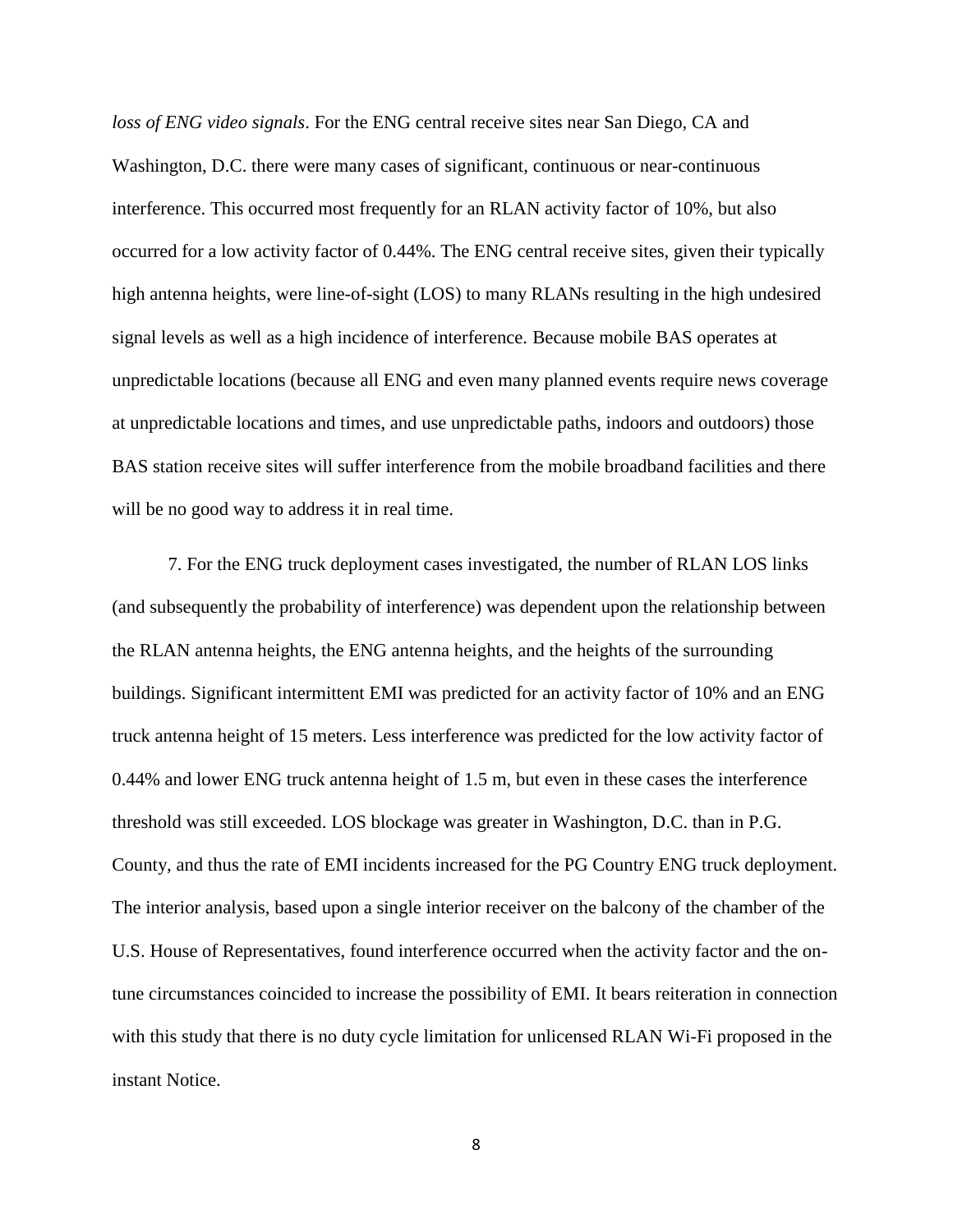8. NAB notes in an Ex Parte letter filed in this proceeding December 5, 2019 that the methodology of the Alion study used conservative, rather than worst-case test conditions, and that this study definitively concludes that the "no harm" conclusions of the RLAN advocates (based largely on the flawed study prepared earlier by RKF) are not credible at all.

9. Based on the foregoing and in light of NAB's submission of the determinative Alion Study, SBE reiterates several proposals contained in its comments in this proceeding: First of all, the Commission would be in full compliance with its legislative obligations if it made available 5925-6100 MHz for unlicensed mobile broadband. This more than satisfies the 100 MHz unlicensed requirement and the 55 MHz unlicensed requirement of the MOBILE NOW Act, and it obviates the adverse interaction between BAS, LTTS and CARS operation at 6425-6525 MHz and 6875-7125 MHz. Failing that, the Commission should proceed with great caution with respect to the proposed power level and other operating parameters of RLAN systems as well. Lower power contributes to frequency re-use and added compatibility. The proposed limit of 250 milliwatts for access points in the 6.5 and 7 GHz bands is far too high. Moreover, there should be a duty cycle upper limit of 0.5% over a period of one second. The 0.5% limit was the assumption made in the RKF study and it was a key element of the conclusions reached in that study. If the Commission is going to rely on the RKF study for any purpose whatsoever, it is obligated to utilize the limited duty cycle proposed in that study. Finally, the out-of-band emission mask proposed in the Notice is unacceptably lax. The Notice proposal for an OOBE limit is -27 dBm/MHz. For comparison purposes, the intentional emitter limit for UWB devices in this same band is -41.3dBm/MHz. SBE suggests that an OOBE limit that would be achievable and reasonable in the 6 GHz band is -61 dBm/MHz. That limit would encourage spectrum efficiency and maximize frequency re-use. Finally, indoor operation of these devices calls for a more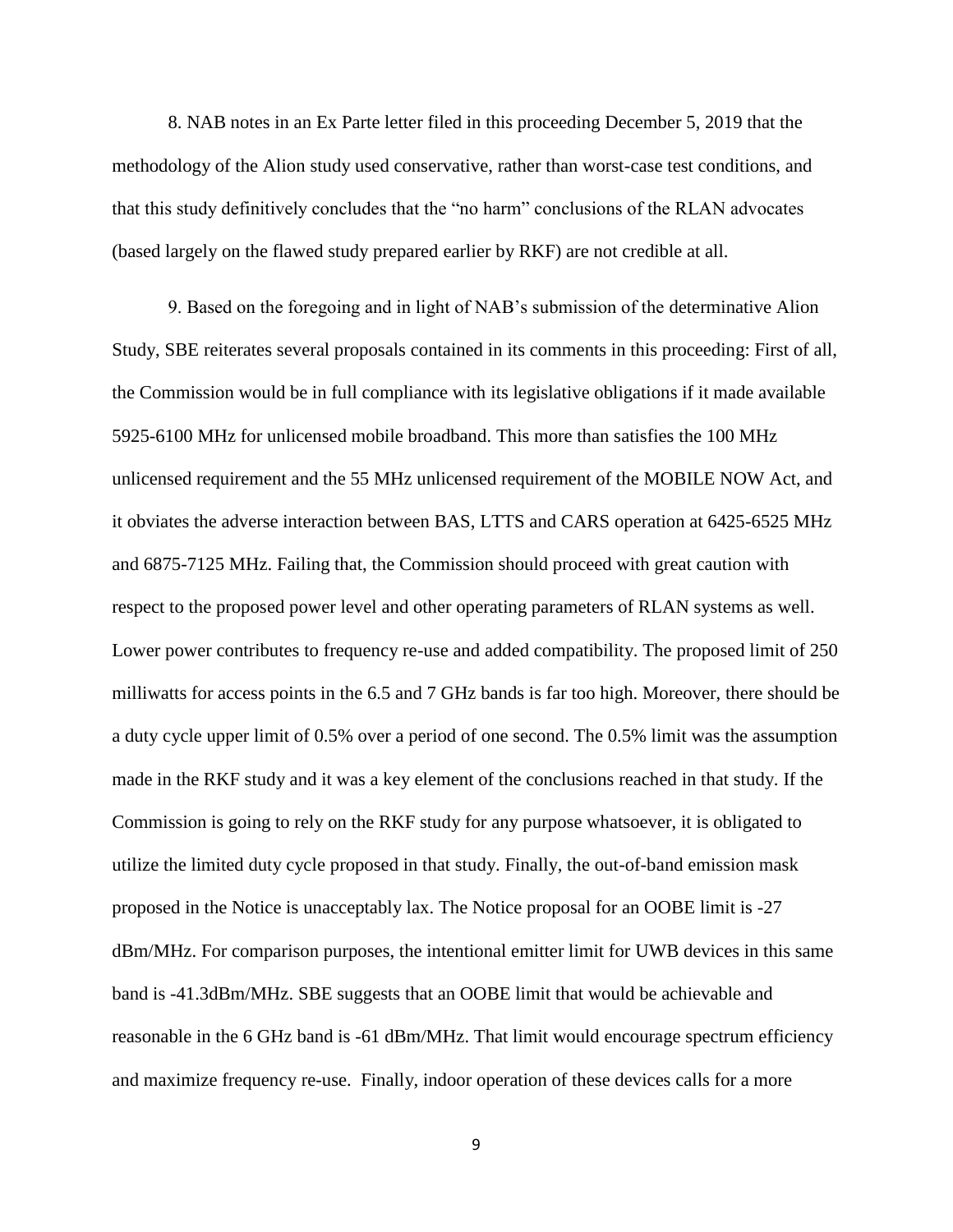reliable means of ensuring against interference to receive locations than is proposed in the Notice. SBE suggests the use of registered beacon fence devices for this purpose. These would allow commercial users to transmit a signal that informs access points in their fence area, so that they will not transmit or allow transmission. This is especially urgent in football and other sports stadiums, performance arenas, and other areas to preclude interference to ongoing entertainment productions and video production at indoor news events. A registered beacon device transmits via already used control frequencies. The technology must be required in 6 GHz unlicensed mobile broadband devices to prevent them from transmitting if the beacon signal is received. There is no other reliable method of protecting the RF environment inside event forums for incumbent uses, especially broadcast ENG. The Commission's longstanding policy with respect to Part 15 devices is that it will not authorize such if there is a significant potential for interference to either licensed radio services in allocated bands, or to pre-existing, incumbent unlicensed devices and systems operating in accordance with the Part 15 rules. Here, the interference potential to ENG and other BAS, LTTS or CARS receive locations is unacceptably high and until further experience is gained, the deployment of unlicensed mobile broadband systems should be substantially limited.

Therefore, given the foregoing, the Society of Broadcast Engineers again respectfully